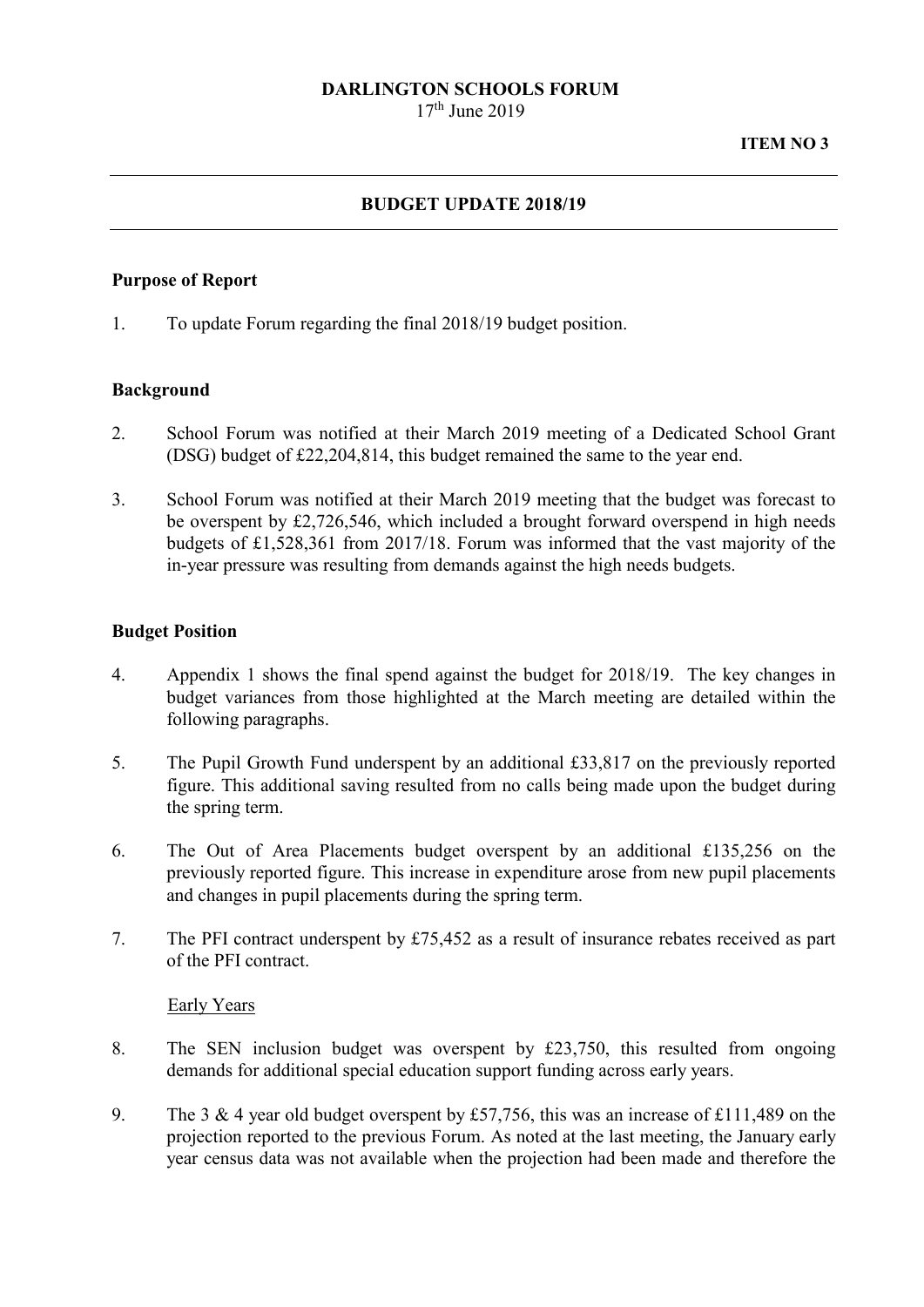projection had been based upon the autumn term data. The actual spring term payments were higher due to more children being in placements.

- 10. The 2 year old budget overspent by £22,597, which was a reduction of £17,663 on the position reported at the last meeting. Again this results from the January census where there were less 2 year old in placement than projected.
- 11. Overall the early years budget position for 2018/19 was an overspent of £76,220. As previously reported to Forum, £161,336 of early years funding was brought forward from 2017/18 and ring fenced to the early years budget, therefore this reserve is used cover the 2018/19 overspend, leaving £85,116 of early years reserve to roll forward into 2019/20.
- 12. Forum will recall that the early years DSG allocation is updated each year following the ending of the financial year in line with the previous January census. ESFA will therefore provide additional funding in the event that the January 2019 census had more children than the January 2018 census or claw back funding if the numbers of children had decreased. Any clawback or additional resources will be added to/taken away from the early years reserve in 2019/20.

Overall

- 13. Overall the budget position for 2018/19 was a overspend of £2,902,466, which is an increase of £175,920 on the projection reported to Forum in March.
- 14. As Forum have been made aware throughout the year, the majority of the budget overspend results from high needs demand pressures, where previously it was projected that pressures in excess of £3 million would occur by the year end (after taking account of the brought forward pressure of £1.528m from 2017/18). The final position regarding the high needs budget was a overspend of £3,232,669, which will be carried forward into 2019/20 for recovery over future years.
- 15. As the net overall budget overspend is less than the overspend in high needs, the other DSG blocks have underspent as follows,
	- a. The early years block was underspent by £85,116 as per paragraph 11 above.
	- b. The central schools block was underspend by £86,801 made up of £75,452 of savings in the PFI contract (as per paragraph 7 above) and £11,349 from other central budgets. It is proposed that the PFI underspend be rolled forward to contribute towards future years PFI costs and that the saving of £11,349 be rolled forward and added into the high needs block to contribute towards high needs pressures in 2019/20.
	- c. The schools block underspent by £158,286 from savings in the growth fund and lower recoupment from ESFA. In the budget setting for 2019/20 £30,000 of the known growth fund underspend was allocated to contribute towards the cost of the growth fund in 2019/20. It is proposed therefore that the £158,286 be rolled forward to cover the £30,000 budget requirement for growth in 2019/20 with the balance being held for inclusion in the 2020/21 school budget share and growth fund calculations.